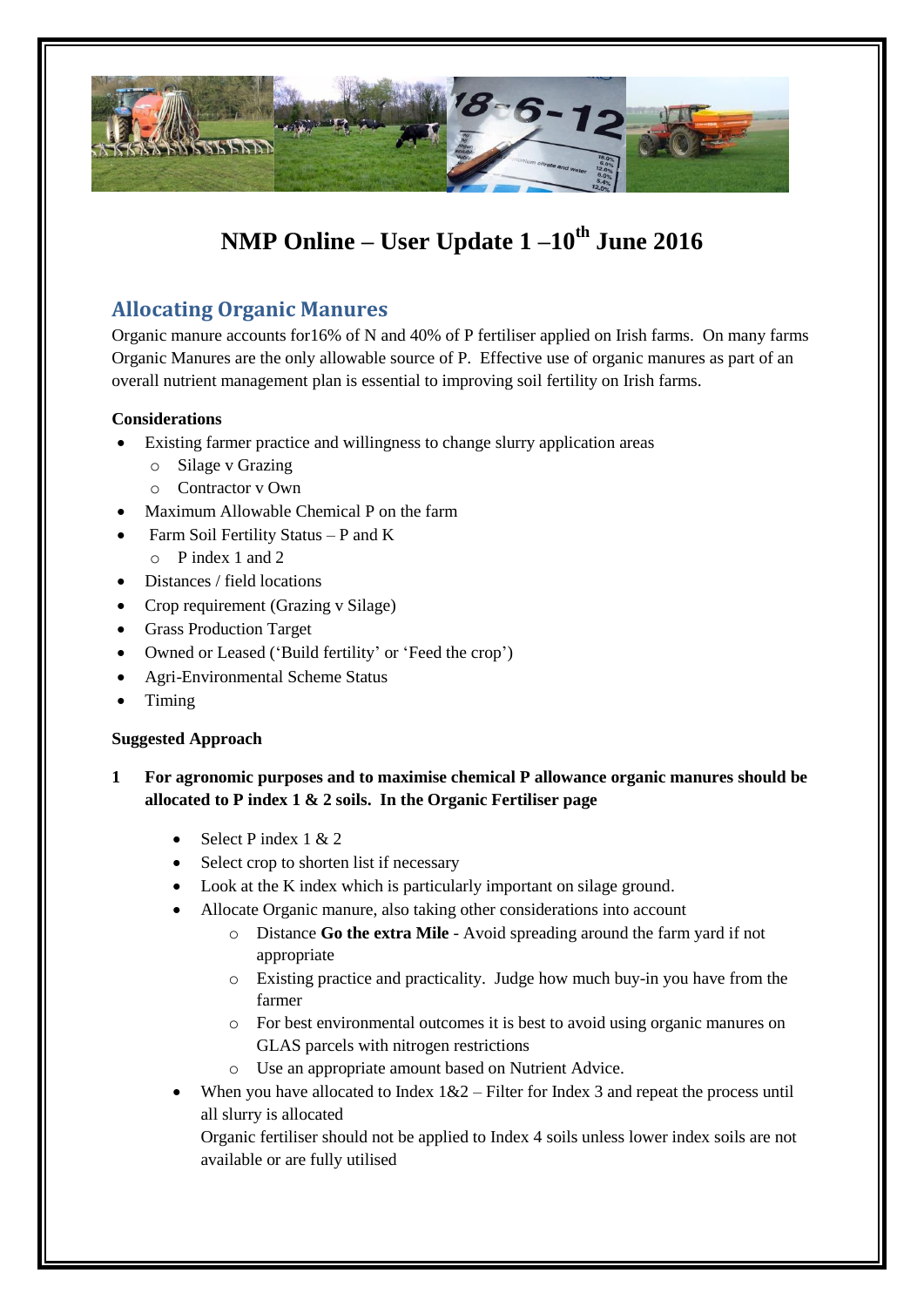| <b>Organic Fertilisers plan</b> | Crop:<br>All grass<br>$\boldsymbol{\mathrm{v}}$ |                 |                                       | N Index:<br>$\boldsymbol{\mathrm{v}}$ |          |                               |          | P Index:<br>$182 \times$ |                                | Search: |       |                            |                  |
|---------------------------------|-------------------------------------------------|-----------------|---------------------------------------|---------------------------------------|----------|-------------------------------|----------|--------------------------|--------------------------------|---------|-------|----------------------------|------------------|
|                                 |                                                 | Index           | <b>Nutrients Applied (Units/Acre)</b> |                                       |          | Nutrients Advice (Units/Acre) |          |                          | Nutrients Balance (Units/Acre) |         |       | <b>Organic Fertilisers</b> |                  |
| Plot(Ha)                        | <b>Crop</b>                                     | $N$   $P$   $K$ | $\mathbf{R}$                          | <b>P</b>                              | lк       | l N                           | <b>P</b> | Lк                       | $\mathbf{N}$                   | l P     | Lк    | Cattle Sluri<br>$\times$   | Plot(Ha)<br>$+1$ |
| Coolroe 2(3.8)                  | 2 Cut + Grazing                                 | 1 1 1           | 81                                    | 16                                    | 174      | 182                           | 52       | 198                      | 101                            | 36      | 24    | $M^3/Ha$<br>50.0           | Coolroe 2(3.8)   |
| Coolroe3(4.0)                   | 2 Cut + Grazing                                 | 1 1 1           | 81                                    | 16                                    | 174      | 182                           | 52       | 198                      | 101                            | 36      | 24    | $M^3/Ha$<br>50.0           | Coolroe3(4.0)    |
| Doyles(4.1)                     | Grazing                                         | 1 2 2           | 32 <sub>2</sub>                       | 6 <sup>1</sup>                        | 70       | 163                           | 19       | 45                       | 130                            | 13      | $-25$ | $M^3/Ha$<br>20.0           | Doyles(4.1)      |
| Quarry (4.7)                    | Grazing                                         | 1 2 4           | 32 <sup>1</sup>                       | 6 <sup>1</sup>                        | 70       | 163                           | 19       | $\overline{0}$           | 130                            | 13      | $-70$ | $M^3/Ha$<br>20.0           | Quarry (4.7)     |
| Coolroe 1(5.1)                  | 2 Cut + Grazing                                 | 1 2 1           | 81                                    | 16                                    | 174      | 182                           | 44       | 198                      | 101                            | 28      | 24    | $M^3/Ha$<br>50.0           | Coolroe 1(5.1)   |
| Dundrum(8.2)                    | 2 Cut + Grazing                                 | 1 1 1           | $\theta$                              | $\theta$                              | $\theta$ | 182                           | 52       | 198                      | 182                            | 52      | 198   | $M^3/Ha$<br>0.0            | Dundrum(8.2)     |

## **2 Farmer Communication**

Having the plan right is not even half the battle – handing a farmer a nutrient management plan will in most cases achieve very little other than meet his scheme or statutory requirements. What is required is to go the extra step – what NMP-Online does is to support this effort. There are two key tools – The summary page and the maps

#### **Summary Page**

The graphs on the summary page give a synopsis/picture of soil fertility issues on the farm. For example, the interpretation of the graphs below would be as follows:

**pH** – More than <sup>3</sup>/4 of the farm > pH 6.2 and all above 5.9. On a grassland farm this would be regarded as very good with a requirement for allocation of lime on low pH plots. Look at a lime maintenance plan for the farm where 20% of the farm is limed annually.

**P** – Approx 66% of farm at index 3 or 4. There is a need to ensure that slurry is going to index 1 and 2 plots. What is the pH of the fields at Index 1 or 2 for P.

 $K - 2/3$  of land at index 1 or 2. There is a need to ensure where possible that slurry goes to low K plots. There may well be a case for the use of N-K compounds or Muriate of Potash on some low K plots. Don't exceed 90kg K/ha in single application. Consider applying additional K in late summer or early autumn or targeted manure applications.

In formulating advice for the famer taking a quick look at these graphs can give some pointers to the key areas that need to be tackled on the farm – The problems may be more difficult to see in the plan data.